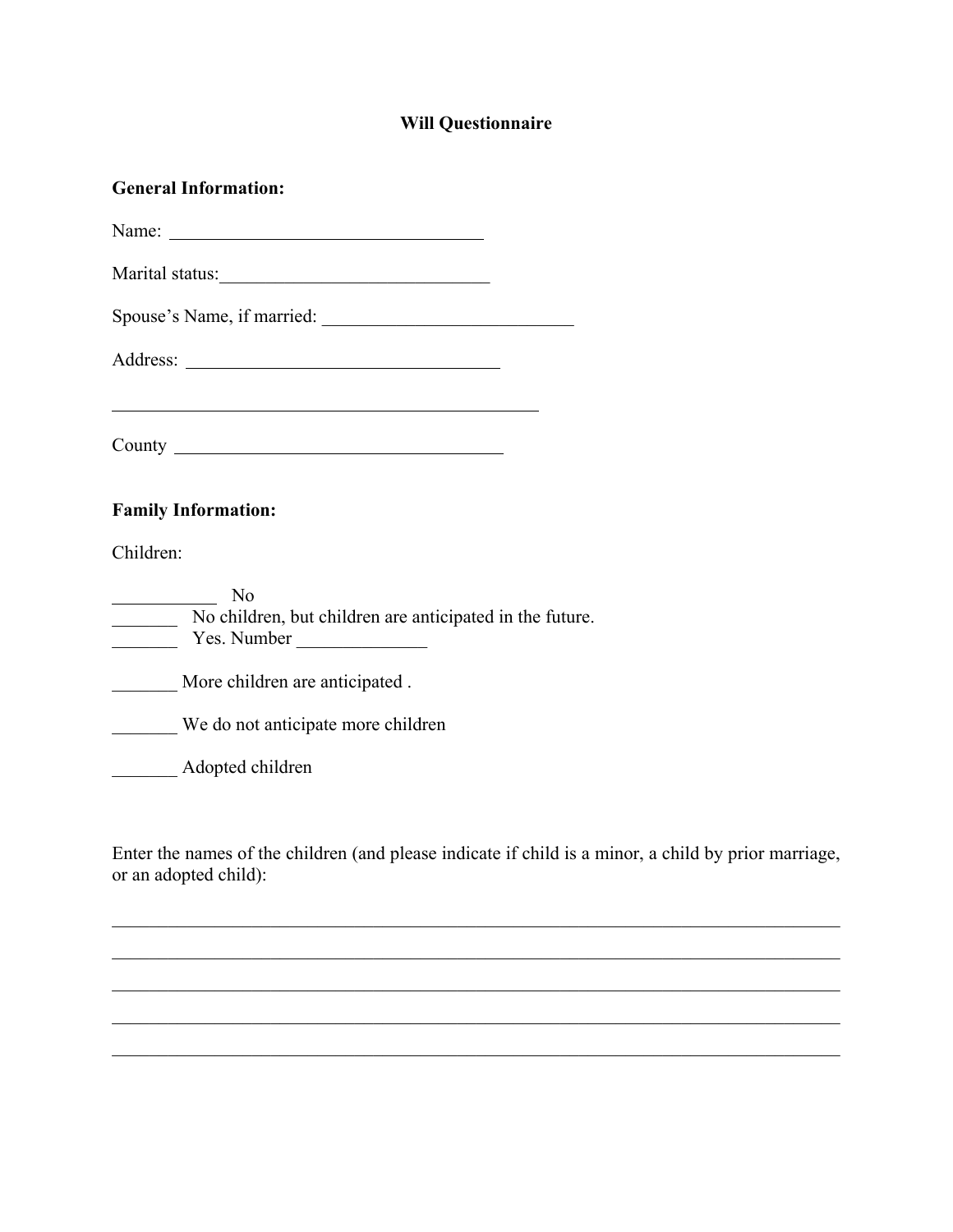|    | Grandchildren?:                                                                                                                     |  | Number:                                                                                                                                                                       |  |    |
|----|-------------------------------------------------------------------------------------------------------------------------------------|--|-------------------------------------------------------------------------------------------------------------------------------------------------------------------------------|--|----|
|    | Do you want to specifically give anything to a Grandchild?: No _____ Yes ______                                                     |  |                                                                                                                                                                               |  |    |
|    | If Yes, please include their names below and what you would like to leave them.                                                     |  |                                                                                                                                                                               |  |    |
|    |                                                                                                                                     |  |                                                                                                                                                                               |  |    |
|    |                                                                                                                                     |  |                                                                                                                                                                               |  |    |
|    | <b>Important Questions:</b>                                                                                                         |  |                                                                                                                                                                               |  |    |
| 1. |                                                                                                                                     |  | Do you currently have a Will?                                                                                                                                                 |  | No |
|    | If so, when was it executed?<br>Please provide a copy.                                                                              |  |                                                                                                                                                                               |  |    |
| 2. | Do you anticipate the value of your estate<br>(including life insurance proceeds) will exceed \$2,000,000.00?<br>$Yes \_$ No $\_$ . |  |                                                                                                                                                                               |  |    |
| 3. | $Yes$ No $\qquad \qquad$ No $\qquad \qquad$                                                                                         |  | If married, upon your death, do you want everything to go to your spouse?                                                                                                     |  |    |
| 4. |                                                                                                                                     |  | If widowed, unmarried, or your spouse dies before you, and you have children, do you<br>want all your assets divided equally among your children?<br>$\overline{\text{No}}$ . |  |    |
|    | If not, then to whom and in what percentages? __________________________________                                                    |  |                                                                                                                                                                               |  |    |
|    |                                                                                                                                     |  |                                                                                                                                                                               |  |    |
|    | <b>Important People:</b>                                                                                                            |  |                                                                                                                                                                               |  |    |
|    | EXECUTOR (the individual who probates the will)                                                                                     |  |                                                                                                                                                                               |  |    |
|    |                                                                                                                                     |  |                                                                                                                                                                               |  |    |

1. Who will be your First Executor? (Note: Your spouse is usually your first or primary Executor)

 $\mathcal{L}_\text{max} = \frac{1}{2} \sum_{i=1}^{n} \frac{1}{2} \sum_{i=1}^{n} \frac{1}{2} \sum_{i=1}^{n} \frac{1}{2} \sum_{i=1}^{n} \frac{1}{2} \sum_{i=1}^{n} \frac{1}{2} \sum_{i=1}^{n} \frac{1}{2} \sum_{i=1}^{n} \frac{1}{2} \sum_{i=1}^{n} \frac{1}{2} \sum_{i=1}^{n} \frac{1}{2} \sum_{i=1}^{n} \frac{1}{2} \sum_{i=1}^{n} \frac{1}{2} \sum_{i=1}^{n} \frac{1$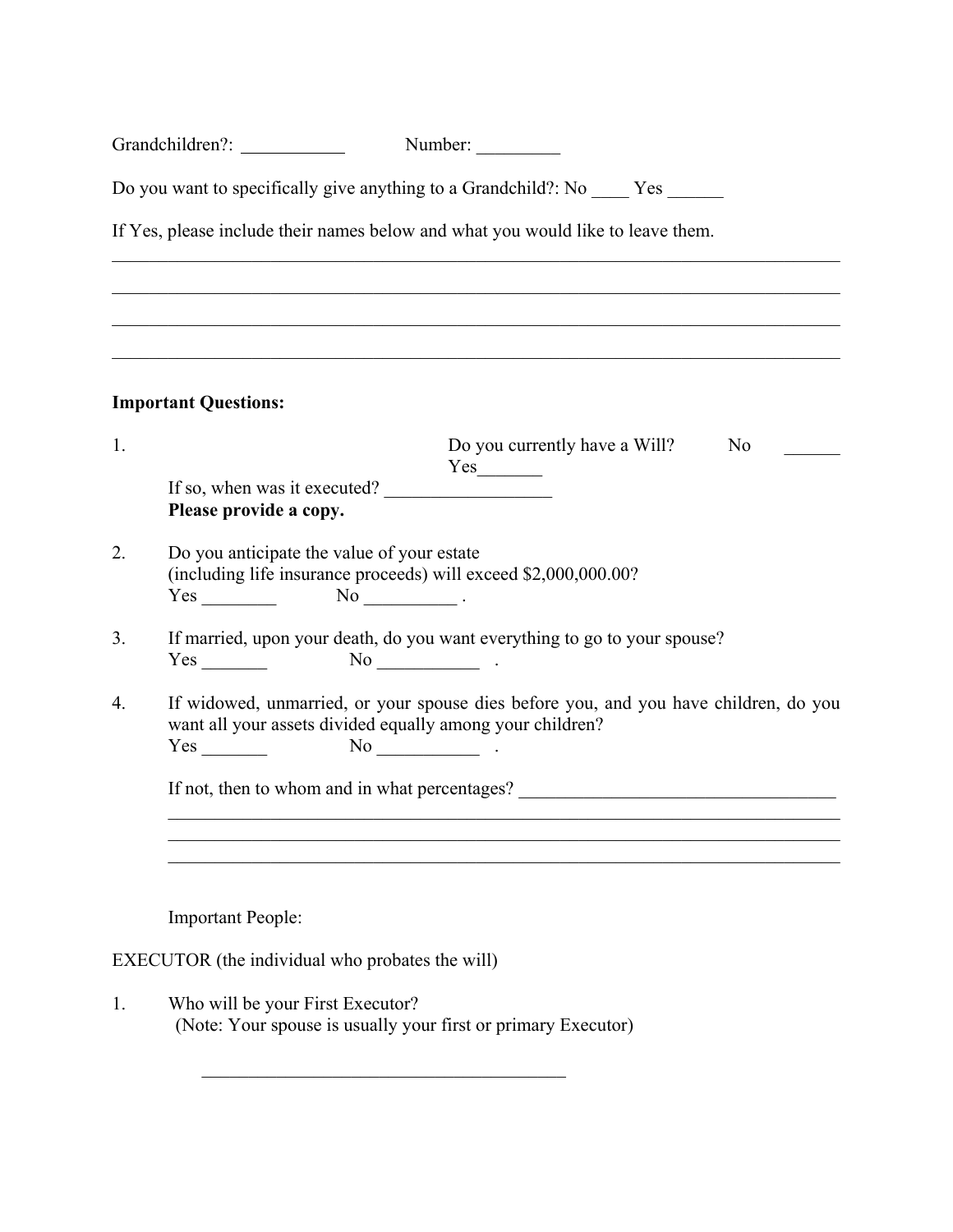2. Who will be a back-up Executor if your primary Executor cannot serve?

## GUARDIAN

- 1. If you have minor children, who will be your back-up Guardian of your minor children if you are not survived by your spouse? (Note: Your spouse is usually your first or primary Guardian)
- 2. Who will be your second back-up Guardian of your minor children?

## TRUSTEE

- 1. Who will be the Trustee of any trust you will setup under your Will?
- 2. Who will be your back-up Trustee?
- 3. Do you want your children to receive your estate regardless of their age? should it be held in trust until a later age?

If held until later age, what age?

## **Other Important Questions:**

Do you have Power of Attorney for Finances?

Yes No

If yes, does your Power of Attorney specifically authorize gifting of assets and property?

Yes No

If yes, does your Power of Attorney authorize the sale of Real Estate? (e.g. House)

Yes No

Does the Power of Attorney specifically describe the Real Estate to be sold?

Yes No

If you do not have Power of Attorney for Finances please answer the following questions.